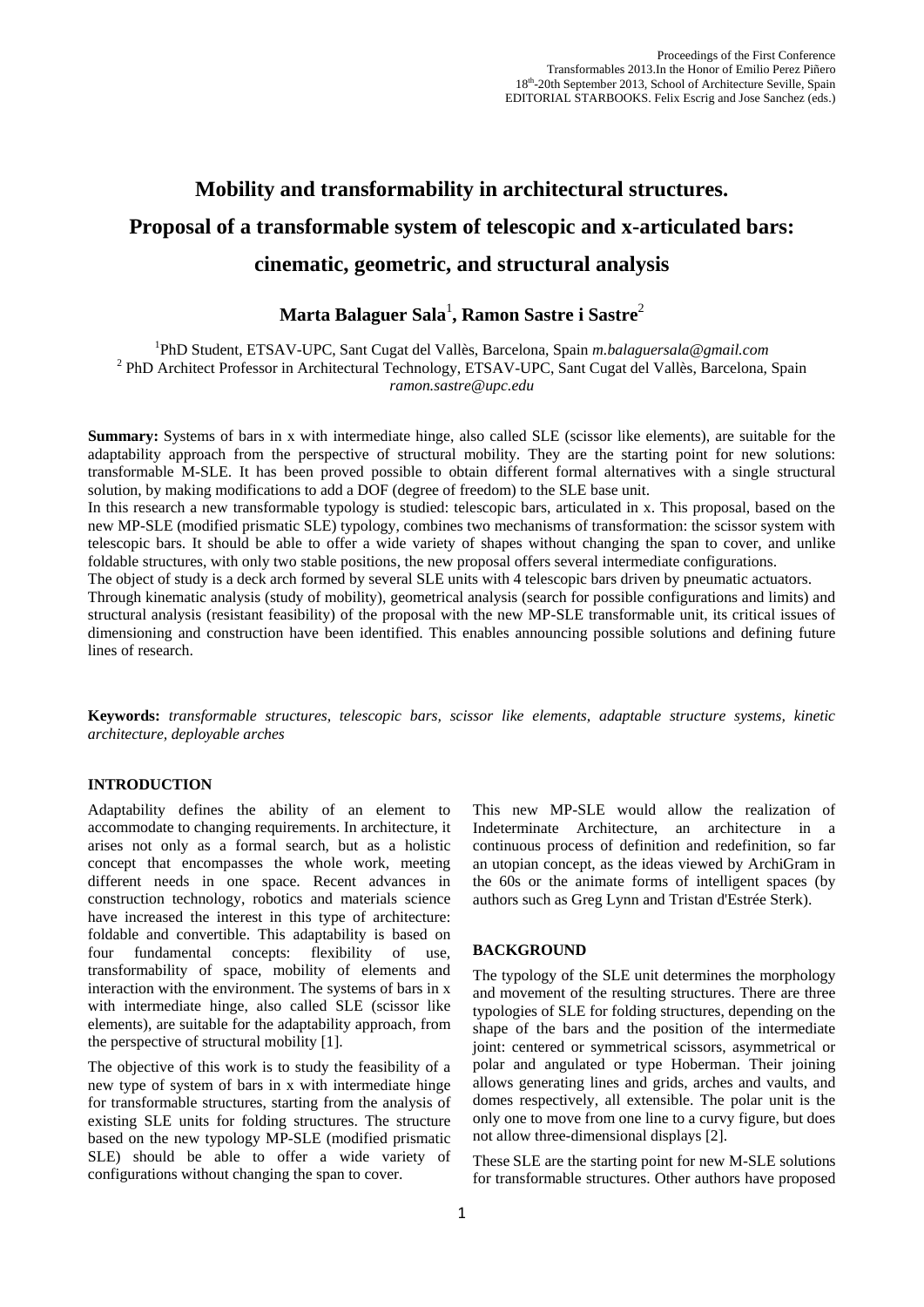alternatives: Yenal AKGÜN (Izmir Institute of Technology Turkey) [3] proposes to add a hinge on each bar of the x, which allows changing from straight to angulated scissor like elements; and Daniel Rosenberg (MIT Massachusetts Institute of Technology) [4] proposes to replace the central hinge between the bars for an oblong union, to switch from a symmetric to an asymmetric unit. As shown in the former investigations, only by making changes to the SLE base unit, it is possible to change the shape, to obtain different formal alternatives with a single structural solution.

# **NEW PROPOSAL FOR A TRANSFORMABLE UNIT**

Starting from the three base units for folding systems (degrees of freedom DOF= 1) and adding another DOF to the unit (DOF> 1), folding and transformable systems are obtained simultaneously. The mechanism that allows the transformation of the base units is a central hinge (which allows rotation between bars). In this job a new typology of transformable is studied: telescopic bars articulated in x. The proposal uses two mechanisms of transformation: a scissors system combined with the use of telescopic bars, which allows switching from a symmetrical to an asymmetrical unit by changing the length of the bars. The object of study is a deck arch formed by several SLE units (or units of scissors) with 4 drive telescopic bars driven by pneumatic cylinders. (see Table 1)

The methodology applied for the analysis and evaluation of the proposal can be summarized in the following phases: kinematic analysis, geometric analysis and structural analysis.



# **KINEMATIC ANALYSIS: STUDY OF MOBILITY**

The analysis of the mobility consists of identify the number of degrees of freedom of the system proposed. This calculation has been made using the F. Freudenstein and R. Alizade formulation ( $M = JT - \lambda L + q - ip$ ).

In conventional static structures, mobility is  $M = 0$ , which means that the system is a rigid structure without any additional element for fixing the system. Typically, scissor articulated systems are rigid structures if they have their ends linked.

The transformability in the proposal has been limited to a two-dimensional structure with 4 drivers at the ends as control elements to define and set each of the positions, and four central prismatic bars to ensure compatibility of movements. The mobility resulting from the proposal is  $M = 4$ . Having more actuators requires more control elements, increasing the complexity of the system considerably. (see Fig. 01)



# **GEOMETRIC ANALYSIS: SEARCH FOR POSSIBLE CONFIGURATIONS AND LIMITS**

The study of the transformability of the proposal is based on the application of the principles of parametric design. Through the use of self-created software (see Fig. 2), the relationships between INPUT parameters and the possible resulting geometric OUTPUTS that can be generated have been established. In the proposed design, the input geometrical data is: the span of the arc, the number of units, the length of the bars, the lengthening / shortening of the actuators (0b to 2b, where b is the length of the mid-bars), and the angle of the end bars in the supports. From these variables, all the output configurations can be obtained, defined by the length of the resulting bars, the curvature of the final configuration, the height of the maximum and minimum nodes, the distance between nodes, and the angle of rotation in the hinges.

Three symmetrical configurations have been studied. Configuration A is rectilinear, and occurs when lengthening or shortening equally the 4 actuator ends. Configuration B has 1 curvature, when the length of the actuators is symmetrical on both sides. And configuration C has 2 curvatures, when the actuators are extended in opposite to each of the sides. (see Fig. 3 and Fig. 4)

The results are represented in dimensionless graphs, according to the L/b ratio (ratio between span / bars length).

Table 1. Study of the DOF of the SLE units.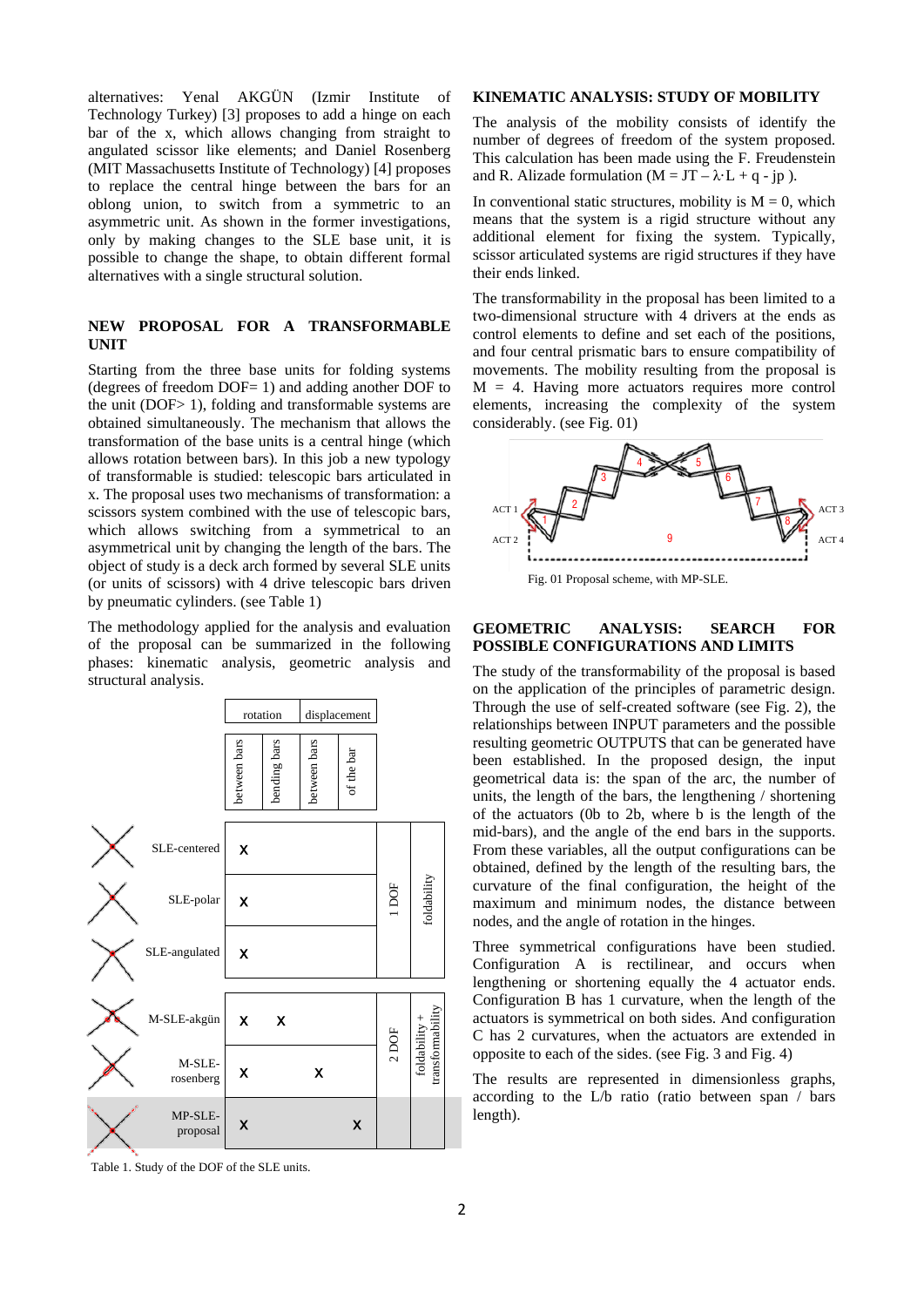

Fig. 02 Software for the geometric analysis.



Fig. 03 Configurations studied.



Fig. 04 Transformation process.

#### Feasibility study according to the L  $\prime$  b ratio (n=8)

The graphs show the relation of lengthening or shortening of the upper and lower side actuators regarding its initial length, identifying the feasibility of the system: green corresponds to viable geometries, others are non-possible geometries. The geometry is not possible when the distance between upper and lower nodes is greater than the sum of the two mid-bars (white), when the resulting central telescopic bars are elongated more than twice its length (red), or when bars intersect (blue).

For Configuration A and B, the horizontal axis represents actuators 1 and 3, and the vertical axis actuators 2 and 4. For configuration C, the horizontal axis corresponds to actuators 1 and 4 and the vertical axis to actuators 2 and 3. In all cases, actuators 1 and 3 are the superior actuators, and 2 and 4 the inferior ones.

The above flat graphics display the set of possible combinations for each type of configuration A, B, and C. (see Fig.5) (see Table 2)

| $n = 8$ | 9,94    | $\langle L/b \langle 13, 56 \rangle$ |  |
|---------|---------|--------------------------------------|--|
|         | 16/1.61 | $\langle L/b \langle 1.18 \rangle$   |  |

Optimal ratio L/b

| $L/b = 12$    | $35\% + 38.75\% + 13.5\%$ | $= 87,50$ |
|---------------|---------------------------|-----------|
|               |                           |           |
| $L/b = 11.31$ | $25\% + 37\% + 11.75\%$   | $= 73.75$ |
|               |                           |           |
| $L/b = 10$    | $20\% + 28.75\% + 9.50\%$ | $= 58.28$ |
|               |                           |           |

Table 2. Geometric limits and optimal ratios.

# Amplitude of transformation (n=8)

The following table shows the study of the amplitude of transformation for a structure of 8 units SLE, showing for each of the limit permissible configurations: the lengthening or shortening of the resulting central telescopic cylinders, the angle between the central bars of the system, and the maximum height of the system, depending on the span of the structure. (see Table 3)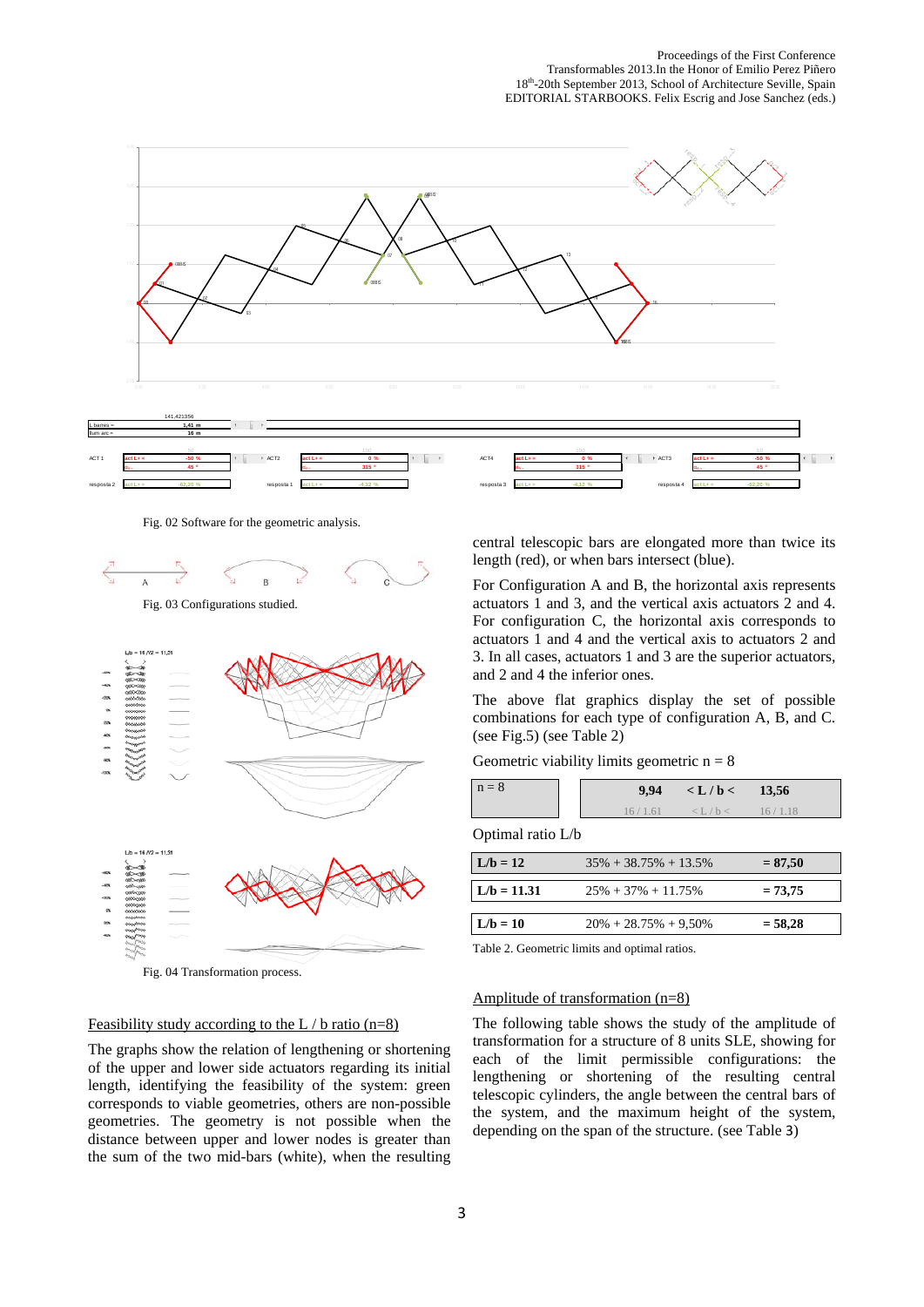

not possible %**?**L act > 2b intersection of bars S b·cosa > L

intersection of bars S b cosa > L.

not possible % ? L act > 2b dist between upper nodes > 2b &

dist between upper nodes > 2b

Fig. 05 Feasibility study according to the L/b ratio (n=8)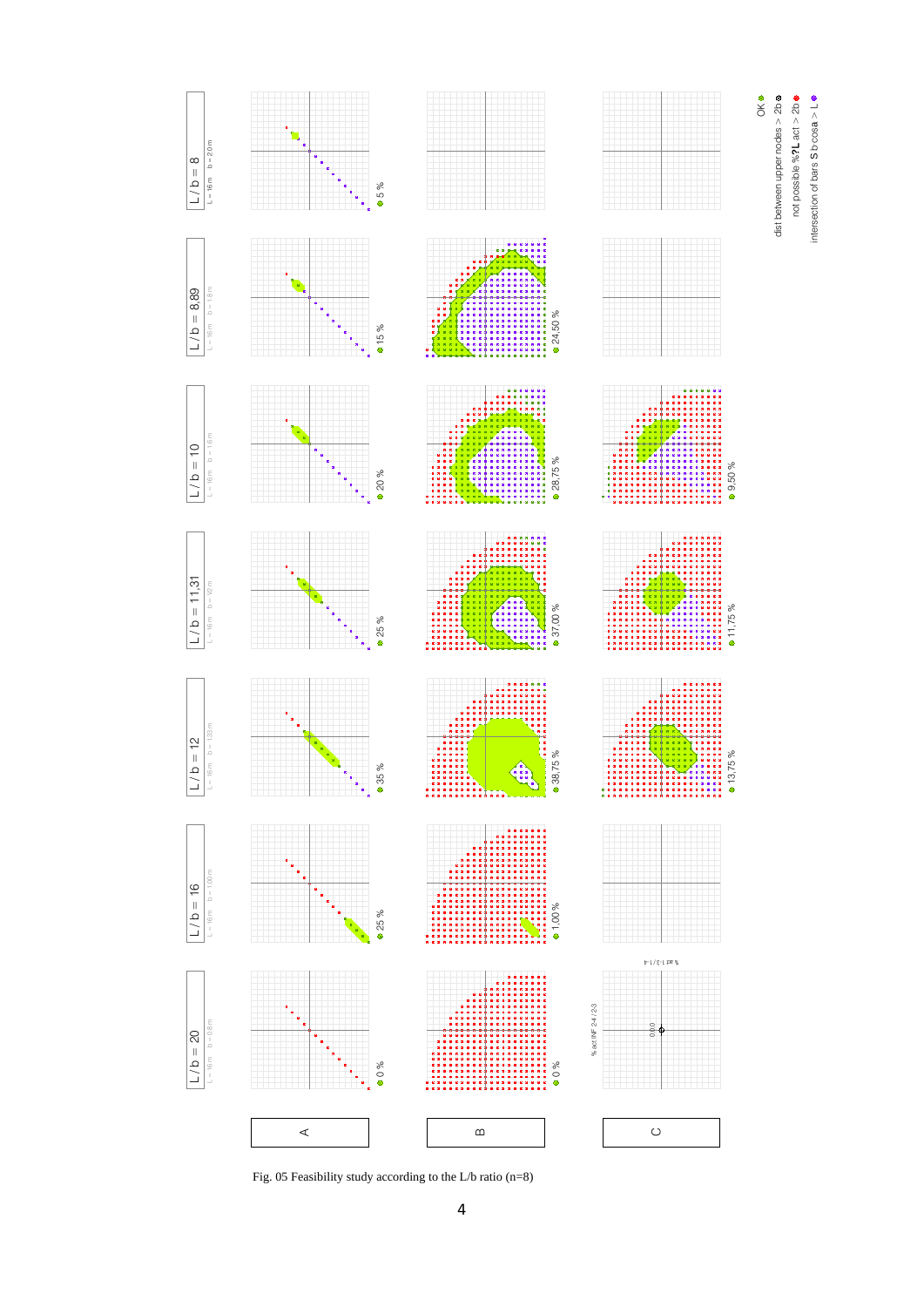| $L/b = 12$     |                                               |                  |                |           |           | $L=16m$                 |              | $b=1.33$ |  |
|----------------|-----------------------------------------------|------------------|----------------|-----------|-----------|-------------------------|--------------|----------|--|
|                |                                               | % act<br>sup     | act inf        | % res 1-3 | % res 2-4 | a center                | y max        | y mx / L |  |
| A              | % màx                                         |                  |                |           |           |                         |              |          |  |
|                | res                                           | 10               | 10             | 65,98     | 65,98     | 55,89                   | $\mathbf{0}$ |          |  |
|                | $%$ mín<br>res                                | $-50$            | $-50$          | $-64,31$  | $-64,31$  | 164,2<br>$\overline{c}$ | $\mathbf{0}$ |          |  |
|                |                                               |                  |                |           |           | 164,2                   |              |          |  |
|                | $\alpha$ màx                                  | $-50$            | $-50$          | $-64,31$  | $-64,31$  | $\overline{2}$          | $\mathbf{0}$ |          |  |
|                | y màx                                         |                  |                |           |           |                         |              |          |  |
|                |                                               | % act<br>$1 - 3$ | $act 2-4$      | % res 1-3 | % res 2-4 | a center                | y max        | y mx / L |  |
| B              | $%$ màx                                       |                  |                |           |           |                         |              |          |  |
|                | res                                           | $-90$            | $\overline{0}$ | 97,18     | 31,68     | 27,36                   | 3,851        | 24,1%    |  |
|                | $%$ mín<br>res                                | $-80$            | $-70$          | $-64,95$  | $-98.9$   | 155.9<br>6              | 1,274        | 8,0%     |  |
|                |                                               |                  |                |           |           | 155,9                   |              |          |  |
|                | $\alpha$ màx                                  | $-80$            | $-70$          | $-64,95$  | $-98.9$   | 6                       | 1,274        | 8,0%     |  |
|                | y màx                                         | $-100$           | $(-99)$        | 75,89     | 75,18     | 0,231                   | 5,651        | 35,3%    |  |
|                |                                               | % act<br>$1 - 4$ | act 2-3        | % res 1-4 | % res 2-3 | a center                | y max        | y mx / L |  |
| $\overline{C}$ | $%$ màx                                       |                  |                |           |           |                         |              |          |  |
|                | res                                           | 10               | 20             | 98,57     | 82,27     | 50,39                   | 0,12         | 0,8%     |  |
|                | $%$ mín<br>res                                | 20               | 10             | 82,27     | 98,57     | 50,39                   | 0,12         | 0,8%     |  |
|                | $\alpha$ màx                                  | $-30$            | $-40$          | $-77,17$  | $-12,09$  | 93,58                   | 0,41         | 2,6%     |  |
|                | y màx                                         | $-90$            | $-80$          | 97,73     | 75,75     | 1,27                    | 2,04         | 12,8%    |  |
|                | Table 3 Amplitude of geometric transformation |                  |                |           |           |                         |              |          |  |

#### Table 3. Amplitude of geometric transformation.

### Feasibility study according to the number of units

The graphs show the relation of elongation or shortening of the upper and lower lateral actuators, identifying the viability of the system for configuration B. (see Fig. 6) (see Table 4)



#### Geometric feasibility limits



Table 4. Feasibility according to the number of units.

#### **STRUCTURAL ANALYSIS: RESISTANCE FEASIBILITY**

To study the resistant behavior of the proposal a linear static analysis of various models has been made, using WinEva program, since stability in moving structures is understood as a process rather than a state. This has been repeated depending on the geometry, the number of units and the lengths of the bars, in order to define the most influential parameters.

Four extreme configurations have been studied: configuration A, rectilinear; configuration B with 1 minimum curvature; configuration B with 1 extreme curvature; and configuration C with 2 curved configurations. These studies have been repeated for sets of 4, 8 and 16 units, and for various L / b ratios. Below is a sample diagram of axial, shear and bending moments, the maximum deformation of each model and the tension in the bars. The results will be summarized in future studies, linking several of these parameters. (see Table 4)

# comparative L/b ratio – shape

L = 16m q = 100 kg/m2 AB = 3 m  $\emptyset$ 180-15



Table 4. Structural study: comparative L/b ratio - shape